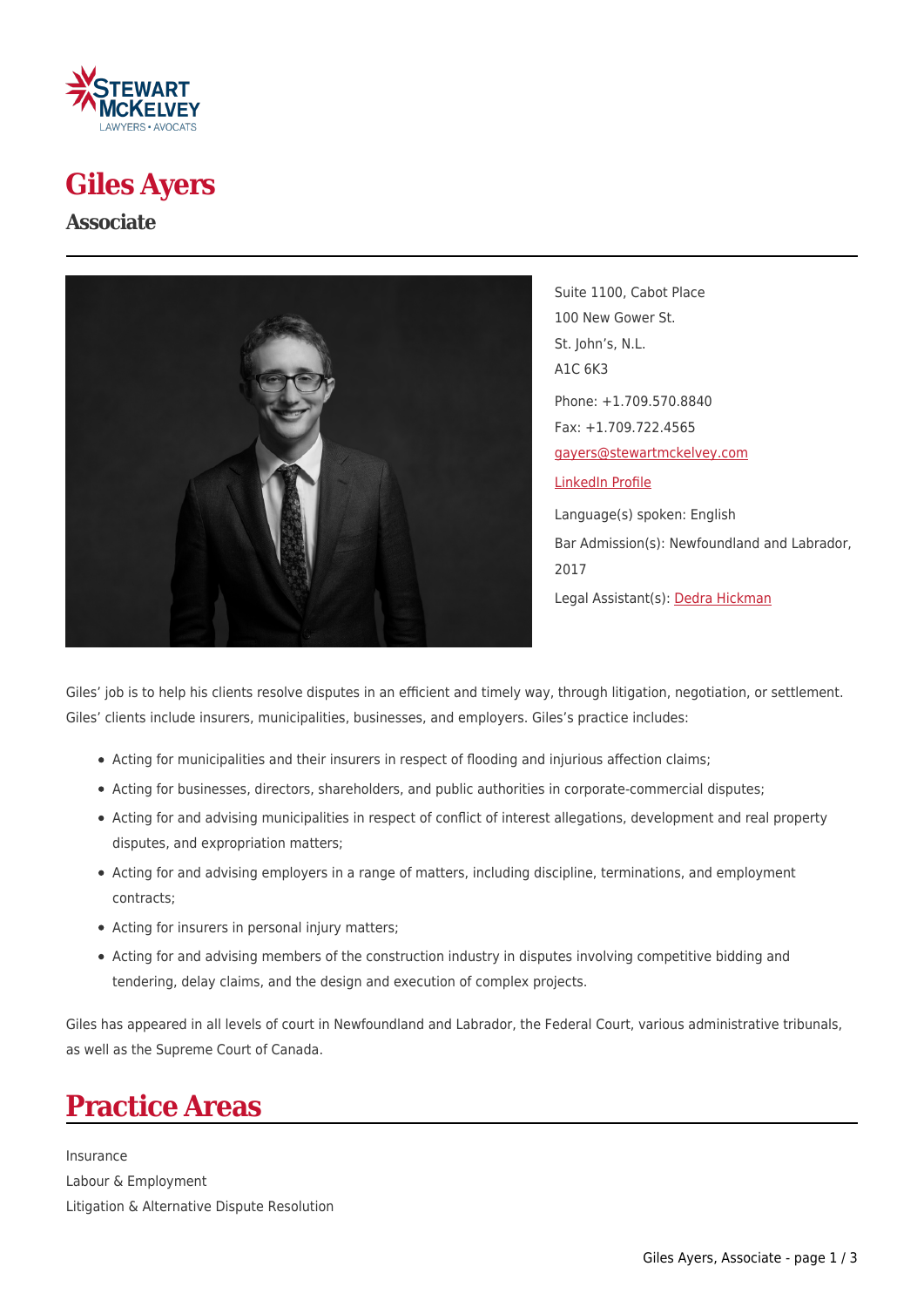

Municipal

# **Education & Career**

#### **Education**

University of British Columbia Allard School of Law, JD, 2016 McGill University, BA (First Class Honours and Distinction), 2013

#### **Activities**

Member, Canadian Bar Association Volunteer, Canadian Bar Association Small Claims Legal Clinic Chair, Administrative Law section, Canadian Bar Association Newfoundland and Labrador branch

#### **Accolades**

Law Society of Newfoundland and Labrador Penney Award Boyd Ferris Memorial Prize in Advocacy British Columbia Law Foundation Award David Roberts Prize in Legal Writing Allard and Company Prize in Corporations Second place written submissions at the 14th Annual Oxford Intellectual Property Moot

## **Thought Leadership**

Corner Brook (City) v. Bailey: Canada's top court clarifies the law of releases July 23, 2021

Supreme Court of Canada may re-consider municipal liability for policy vs. operational decisions September 23, 2020

Restart the Clock!: Confirmation and resetting limitation periods in Tuck v. Supreme Holdings, 2016 NLCA 40 August 11, 2016

## **Publications**

Co-author, "Resetting Limits", Canadian Underwriter September 03, 2016